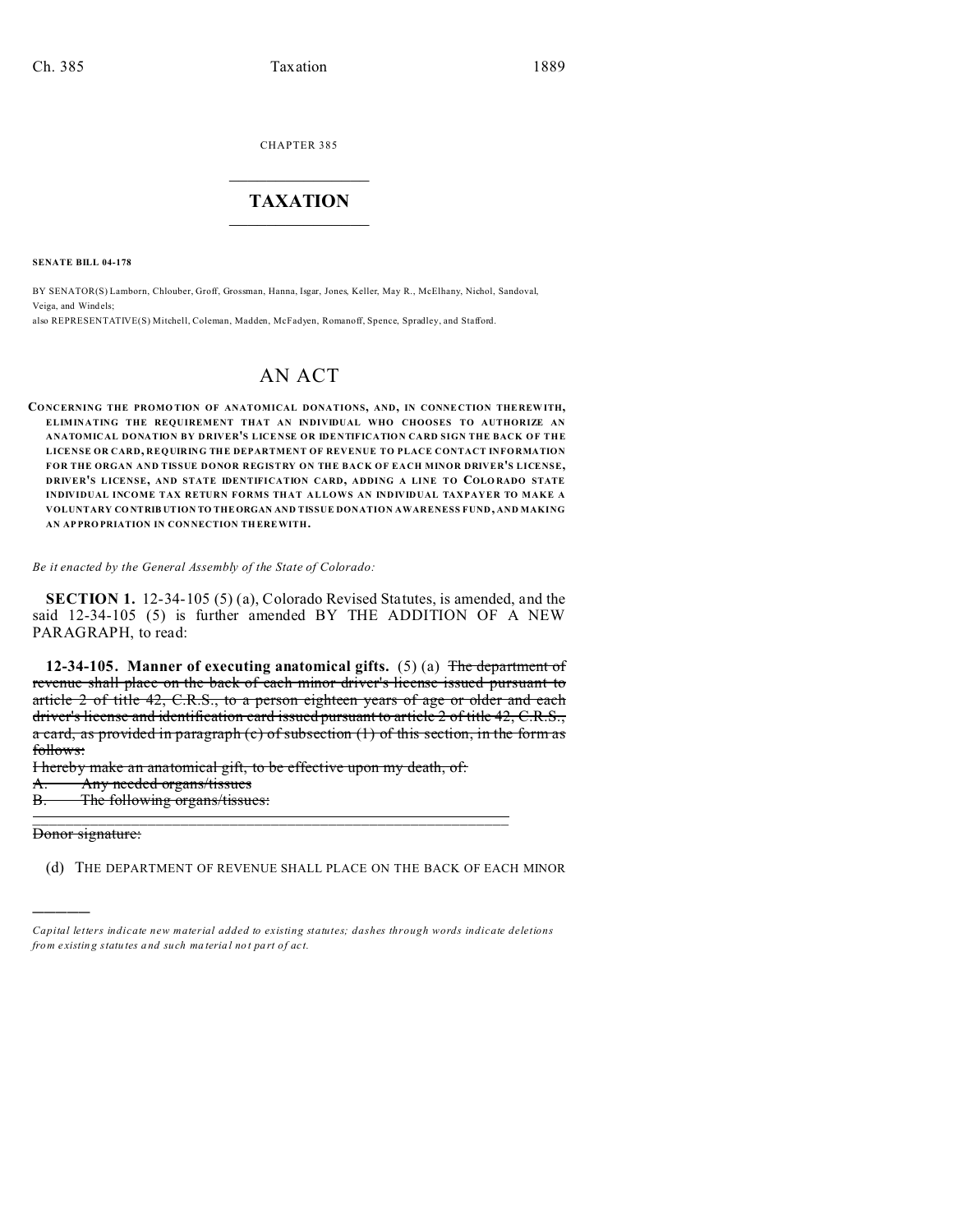1890 Taxation Ch. 385

DRIVER'S LICENSE, EACH DRIVER'S LICENSE, AND EACH IDENTIFICATION CARD ISSUED PURSUANT TO ARTICLE 2 OF TITLE 42,C.R.S., CONTACT INFORMATION FOR THE ORGAN AND TISSUE DONOR REGISTRY CREATED IN SECTION 12-34-110.

**SECTION 2.** 12-34-107 (4) and (5), Colorado Revised Statutes, are amended to read:

**12-34-107. Amendment of the gift.** (4) The donor of an anatomical gift made pursuant to section  $12-34-105(5)$  (a) SECTION  $12-34-105(1)$  (d) may revoke the gift by crossing off his or her signature on the card and REMOVE HIS OR HER NAME FROM THE ORGAN AND TISSUE DONOR REGISTRY CREATED IN SECTION 12-34-110 BY notifying the federally designated organ procurement agency of the revocation of the gift so that the person's name shall be removed from the organ and tissue donor registry created in section 12-34-110 HIS OR HER DECISION TO BE REMOVED FROM THE REGISTRY.

(5) A person, after being issued a driver's license or identification card, may at a later date become an anatomical donor by signing such person's name on the back of the license or identification card. Such person shall notify NOTIFYING the federally designated organ procurement agency of the desire to become an anatomical donor for the purpose of adding the person's name to the organ and tissue donor registry created in section 12-34-110.

**SECTION 3.** Article 22 of title 39, Colorado Revised Statutes, is amended BY THE ADDITION OF A NEW PART to read:

# PART 27 ORGAN DONOR AWARENESS VOLUNTARY CONTRIBUTION

**39-22-2701. Legislative declaration.** (1) THE GENERAL ASSEMBLY HEREBY FINDS AND DECLARES THAT:

(a) THE AVAILABILITY OF HUMAN ORGANS AND TISSUE BY VOLUNTARY DESIGNATION OF DONORS UNDER THE "UNIFORM ANATOMICAL GIFT ACT", PART 1 OF ARTICLE 34 OF TITLE 12, C.R.S., IS CRITICAL FOR ADVANCEMENTS IN MEDICAL SCIENCE TO OCCUR AND FOR THE SUCCESSFUL USE OF VARIOUS MEDICAL TREATMENTS TO SAVE AND PROLONG LIVES.

(b) THE STATE SHOULD PLAY A ROLE IN INCREASING THE AVAILABILITY OF HUMAN ORGANS AND TISSUE TO PROCUREMENT AGENCIES, AS DEFINED IN SECTION 12-34-102 (7.5), C.R.S., BY ACTING AS A CONDUIT TO MAKE MONEYS AVAILABLE FOR PROMOTING ORGAN AND TISSUE DONATION THROUGH THE VOLUNTARY CONTRIBUTION PROGRAM ESTABLISHED IN THIS PART 27.

**39-22-2702. Voluntary contribution designation - procedure.** FOR INCOME TAX YEARS THAT COMMENCE ON OR AFTER JANUARY 1, 2004, BUT BEFORE JANUARY 1, 2007, THE COLORADO STATE INDIVIDUAL INCOME TAX RETURN FORM SHALL CONTAIN A LINE WHEREBY EACH INDIVIDUAL TAXPAYER MAY DESIGNATE THE AMOUNT OF THE CONTRIBUTION, IF ANY, THE INDIVIDUAL WISHES TO MAKE TO THE ORGAN AND TISSUE DONATION AWARENESS FUND CREATED IN SECTION 42-2-107 (4)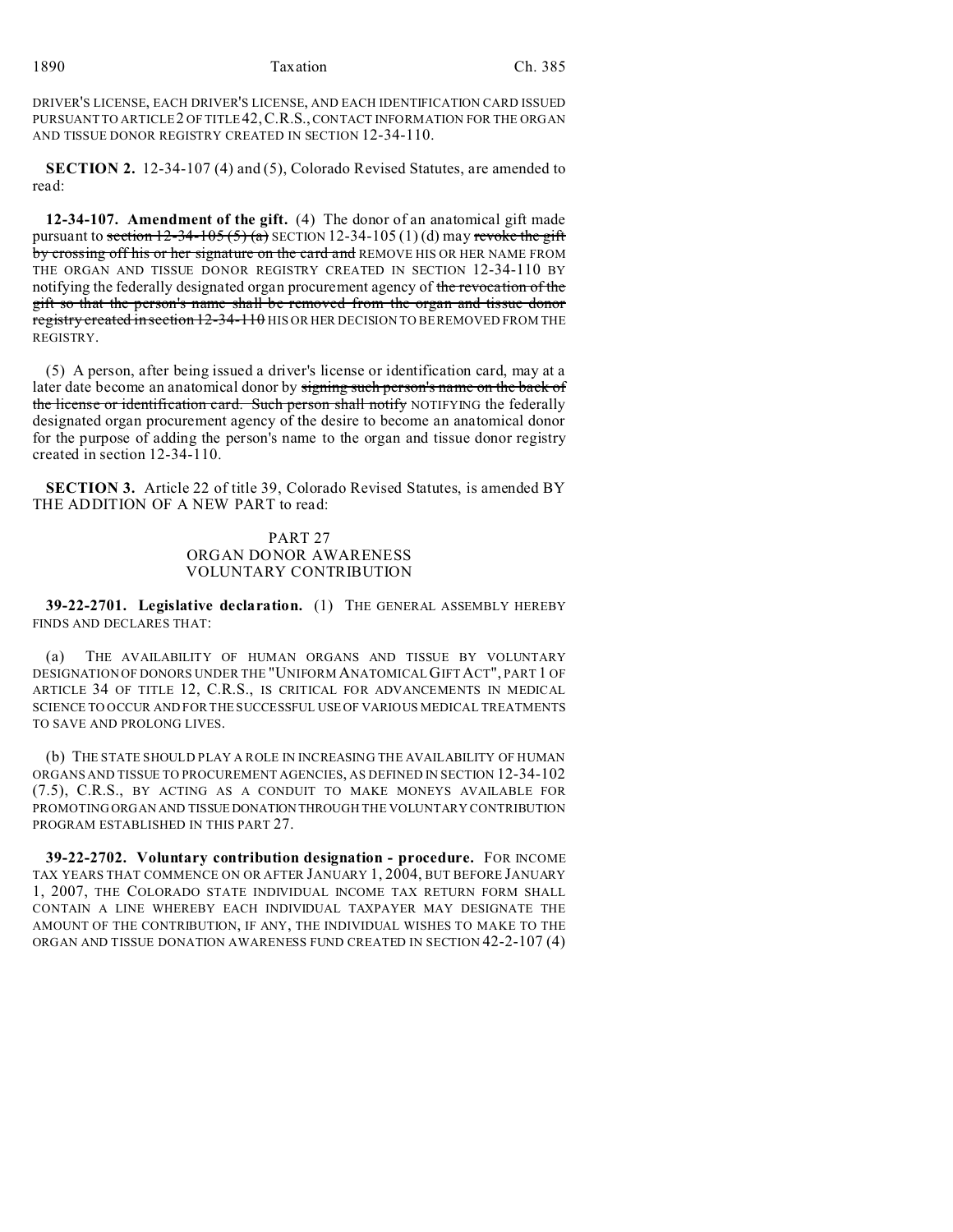## (b) (II), C.R.S.

**39-22-2703. Contributions credited to the organ and tissue donation awareness fund.** THE DEPARTMENT OF REVENUE SHALL DETERMINE ANNUALLY THE TOTAL AMOUNT DESIGNATED PURSUANT TO SECTION 39-22-2702 AND SHALL REPORT THAT AMOUNT TO THE STATE TREASURER AND TO THE GENERAL ASSEMBLY. THE STATE TREASURER SHALL CREDIT THAT AMOUNT TO THE ORGAN AND TISSUE DONATION AWARENESS FUND CREATED IN SECTION 42-2-107 (4) (b) (II), C.R.S. ALL MONEYS CREDITED TO THE FUND SHALL BE USED FOR THE PURPOSES SET FORTH IN SECTION 42-2-107 (4) (b) (III), C.R.S.

**39-22-2704. Repeal of part.** THIS PART 27 IS REPEALED, EFFECTIVE JANUARY 1, 2008, UNLESS THE VOLUNTARY CONTRIBUTION TO THE ORGAN AND TISSUE DONATION AWARENESS FUND ESTABLISHED BY SECTIONS 39-22-2702 AND 39-22-2703 IS CONTINUED OR REESTABLISHED BY THE GENERAL ASSEMBLY ACTING BY BILL DURING THE SECOND REGULAR SESSION OF THE SIXTY-FIFTH GENERAL ASSEMBLY. PRIOR TO OR DURING THE SESSION, THE COMMITTEE ON FINANCE IN EACH HOUSE OF THE GENERAL ASSEMBLY SHALL HOLD A HEARING REGARDING THE POSSIBLE TERMINATION, CONTINUATION, OR REESTABLISHMENT OF THE VOLUNTARY CONTRIBUTION TO THE FUND AS PROVIDED FOR IN THIS PART 27.

**SECTION 4.** 42-2-107 (4) (a), (4) (b) (II), (4) (b) (III) (C), and (4) (b) (V), Colorado Revised Statutes, are amended to read:

**42-2-107. Application for license or instruction permit - anatomical gifts donations to organ and tissue donation awareness fund - legislative declaration - repeal.** (4) (a) The department shall also provide on the reverse side of such license information as provided in section 12-34-105 (5) (a), C.R.S.

 (b) (II) There is hereby created in the state treasury the organ and tissue donation awareness fund, which shall consist of all moneys credited thereto from all sources including but not limited to moneys collected from voluntary contributions for organ and tissue donation pursuant to subparagraph  $(V)$  of this paragraph  $(b)$  and section  $42-2-118$  (1) (a) (H) SECTIONS 39-22-2702 AND 42-2-118 (1) (a) (II), C.R.S. All moneys in the fund are hereby continuously appropriated to the department of the treasury and shall remain in the fund to be used for the purposes set forth in subparagraph (III) of this paragraph (b) and shall not revert to the general fund or any other fund. All interest derived from the deposit and investment of this fund shall be credited to the fund. At least quarterly, the state treasurer shall transfer all available moneys in the organ and tissue donation awareness fund to the transplant council of the rockies (TCOR), as directed by sub-subparagraph (A) of subparagraph (III) of this paragraph (b).

(III) At least quarterly, the state treasurer shall transfer all available moneys from the organ and tissue donation awareness fund:

(C) Before any payment to transplant council of the rockies (TCOR) from the organ and tissue donor awareness fund may be made for any purpose, to the department of revenue for the reasonable costs associated with the initial installation of the organ and tissue donor registry, the setup for electronic transfer of the donor information for the organ and tissue donor registry to the federally designated organ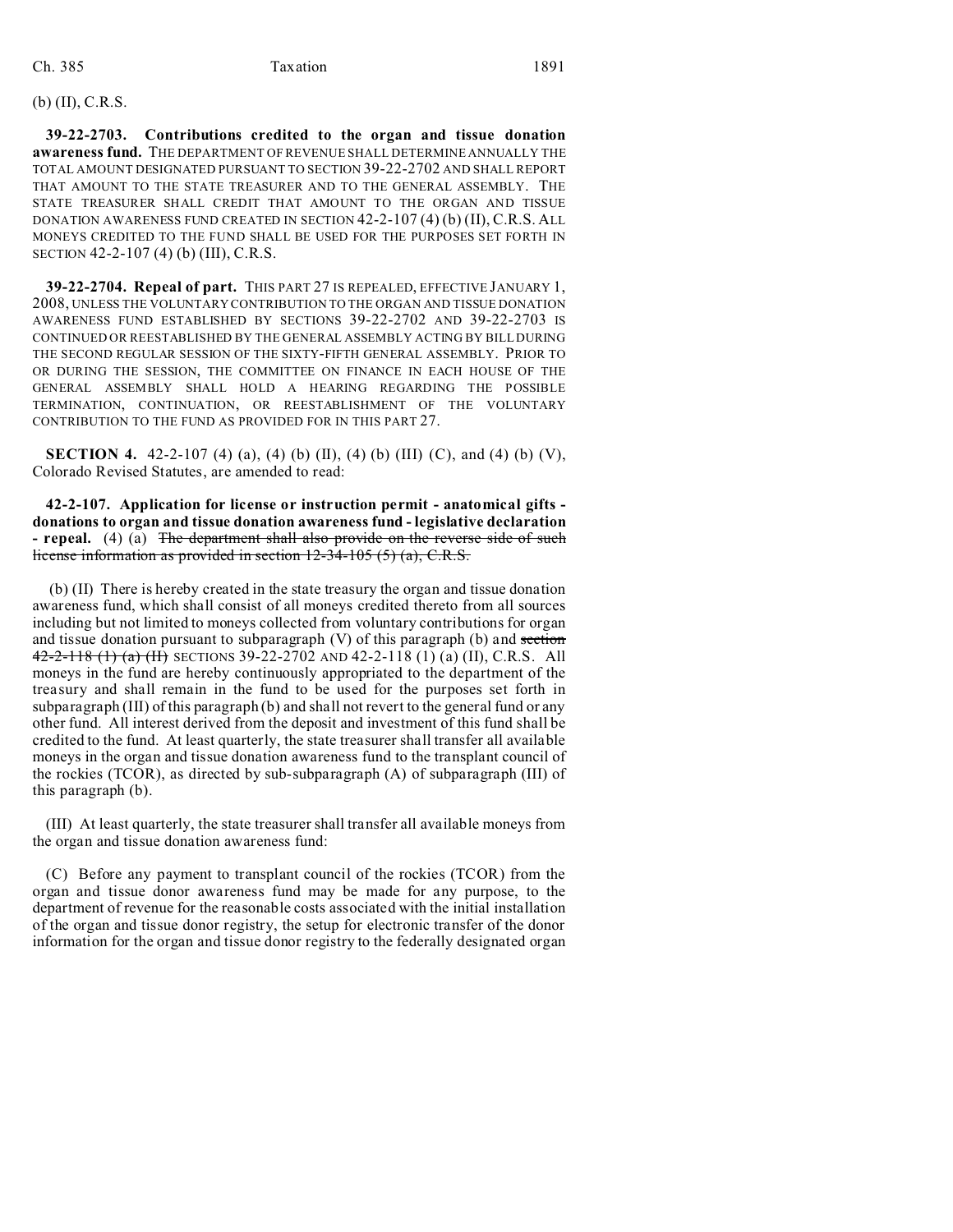#### 1892 Taxation Ch. 385

procurement agency, and computer programming and form changes necessary as a result of the creation of the organ and tissue donor registry, AND THE TRACKING AND REPORTING OF MONEYS DESIGNATED AS CONTRIBUTIONS TO THE FUND PURSUANT TO SECTION 39-22-2702, C.R.S.

(V) An applicant may make a donation of one dollar or more to the organ and tissue donation awareness fund, created in subparagraph (II) of this paragraph (b), to promote the donation of organs and tissues under the provisions of the "Uniform Anatomical Gift Act", part 1 of article 34 of title 12, C.R.S. The department shall collect such donations and transmit them to the state treasurer, who shall credit the same to the organ and tissue donation awareness fund. The donation prescribed in this subparagraph (V) is voluntary and may be refused by the applicant. The department shall make available informational booklets or other informational sources on the importance of organ and tissue donations to applicants as designed and approved by the advisory body created under sub-subparagraph (A) of subparagraph (III) of this paragraph (b). The department shall inquire of each applicant at the time the completed application is presented whether the applicant is interested in making a donation of one dollar or more and shall also specifically inform the applicant of the option for organ and tissue donations. by completing the card on the reverse side of the license as provided in section  $12-34-105$  (5) (a), C.R.S. The department shall also provide written information designed and approved by the advisory body created under sub-subparagraph (A) of subparagraph (III) of this paragraph (b) to each applicant volunteering to become an organ and tissue donor. The written information shall disclose that the applicant's name shall be transmitted to the organ and tissue donor registry created in section 12-34-110, C.R.S., and that the applicant shall notify the federally designated organ procurement agency of any changes to the applicant's donor status.

**SECTION 5. Repeal.** 42-2-108 (1.5) (b), Colorado Revised Statutes, is repealed as follows:

**42-2-108. Application of minors - repeal.** (1.5) (b) The department shall provide on such permit or minor driver's license information required in section  $12-34-105$  (5) (a), C.R.S.

**SECTION 6. Appropriation.** In addition to any other appropriation, there is hereby appropriated, out of any moneys in the organ and tissue donation awareness fund created in section 42-2-107 (4) (b) (II), Colorado Revised Statutes, not otherwise appropriated, to the department of revenue, for the fiscal year beginning July 1, 2004, the sum of five hundred one dollars (\$501), or so much thereof as may be necessary, for the implementation of this act.

**SECTION 7. Effective date.** This act shall take effect at 12:01 a.m. on the day following the expiration of the ninety-day period after final adjournment of the general assembly that is allowed for submitting a referendum petition pursuant to article V, section 1 (3) of the state constitution (August 4, 2004, if adjournment sine die is on May 5, 2004); except that, if a referendum petition is filed against this act